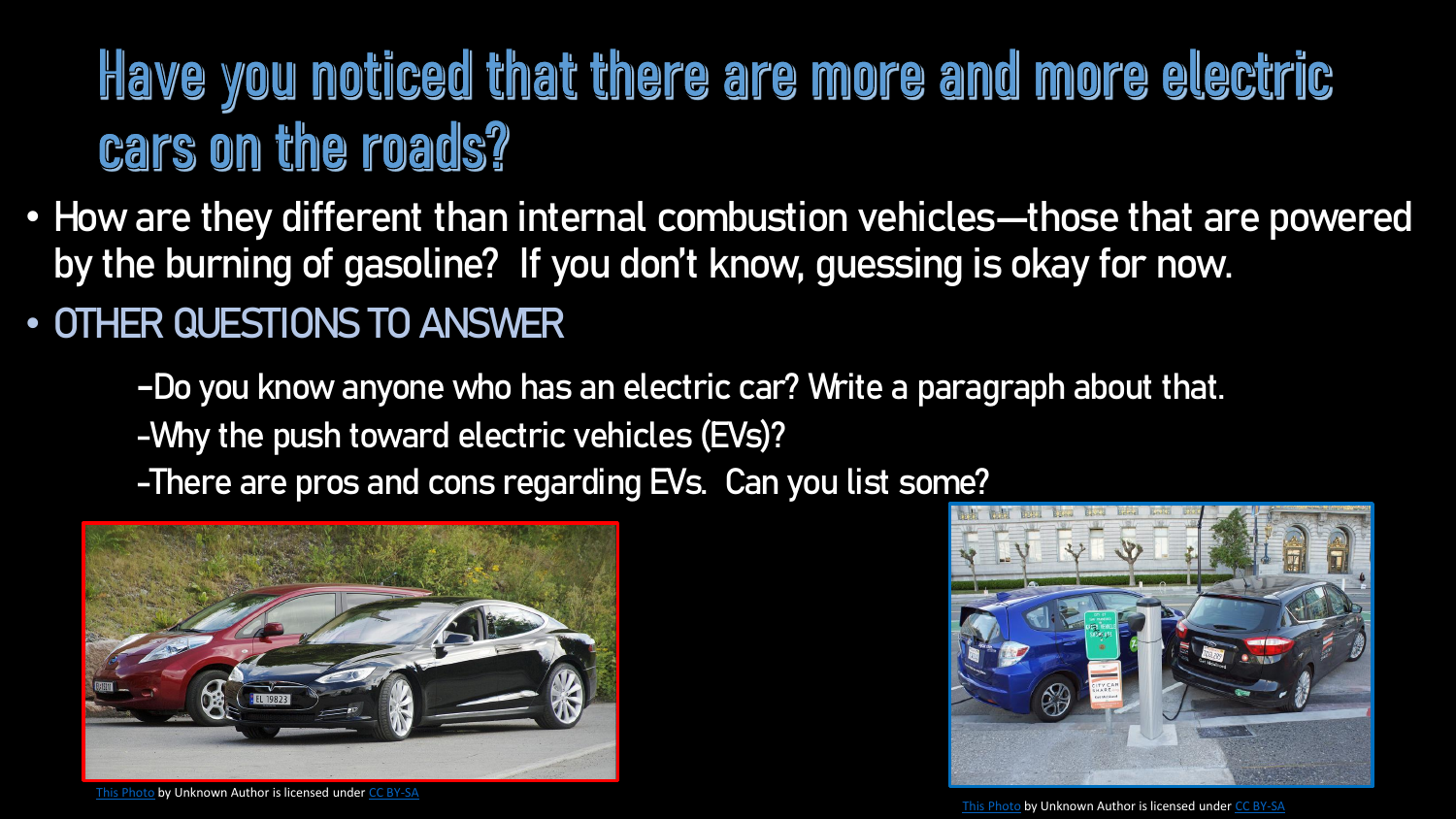## Possible answers:

- How are they different than internal combustion vehicles—those that are powered by the burning of gasoline? If you don't know, guessing is okay. Electric cars are powered by rechargeable batteries, so they run on electricity. Instead of visiting a gas station for fuel, the cars can be charged with household electricity, or at special charging stations.
- OTHER QUESTIONS TO ANSWER

-Do you know anyone who has an electric car? Write a paragraph about that.

-Why the push toward electric vehicles (EVs)? Coal, petroleum and natural gas are fossil fuels—that means they formed underground, long ago, from the remains of dead organisms. And fossil fuels take millions of years to form. As such, they are considered non-renewable resources. Gasoline is refined from petroleum, and once that is used up, it is gone forever. Electricity can be generated from the burning of fossil fuels, but also from renewable resources such as solar, wind and water power. These renewables provide power with less pollution and will last as long as the planet does!